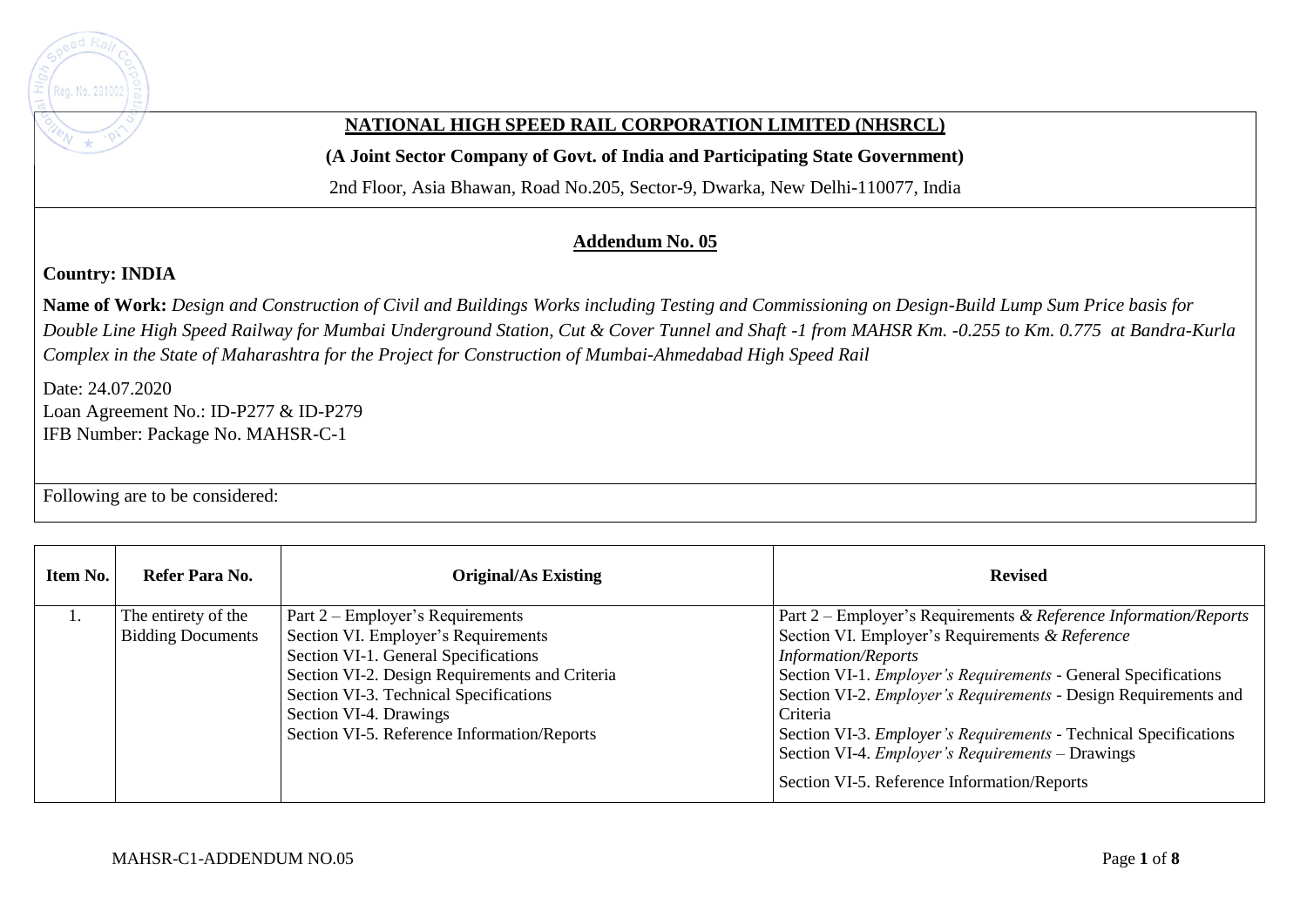

| Item No. | Refer Para No.                                                 | <b>Original/As Existing</b>                             | <b>Revised</b>                                                                                                                                                                                                                                                                                                                                                                                                                                                       |
|----------|----------------------------------------------------------------|---------------------------------------------------------|----------------------------------------------------------------------------------------------------------------------------------------------------------------------------------------------------------------------------------------------------------------------------------------------------------------------------------------------------------------------------------------------------------------------------------------------------------------------|
| 2.       | The entirety of the<br><b>Bidding Documents</b>                | Employer's Requirements - Reference Information/Reports | The phrase "Employer's Requirements - Reference<br>Information/Reports" is replaced with "Reference<br>Information/Reports".                                                                                                                                                                                                                                                                                                                                         |
| 3.       | The entirety of the<br><b>Bidding Documents</b>                | Employer's Requirements (Reference Information/Reports) | The phrase "Employer's Requirements (Reference<br>Information/Reports)" is replaced with "Reference<br>Information/Reports".                                                                                                                                                                                                                                                                                                                                         |
| 4.       | Addendum No. 03,<br>Item No. 1                                 |                                                         | In Attachment-1, new list of Drawings has been provided which<br>replaces the existing corresponding list of drawings.                                                                                                                                                                                                                                                                                                                                               |
|          | Part 2, Section VI-4,<br>Drawings                              |                                                         | In these lists, the original drawings which have not been revised are<br>shown in 'Black', drawings which have been revised are shown in<br>'Blue' and drawings which have been newly added are shown in 'Red'.                                                                                                                                                                                                                                                      |
|          |                                                                |                                                         | Note that only those drawings that have been revised or newly added<br>are enclosed in Attachment.                                                                                                                                                                                                                                                                                                                                                                   |
|          |                                                                |                                                         | Attachment may be downloaded by the Bidders, who have purchased<br>the Bid Document, through the link provided to the respective Bidders.                                                                                                                                                                                                                                                                                                                            |
| 5.       | Part 1, Section II,<br>BDS,<br>ITB $11.2(g)$ ,<br>Page 4 of 34 | "Not Applicable."                                       | "The Bidder is not required to submit any documentary evidence along<br>with the Bid in regard to ITB 15 and ITB 16 for Forms CON, FIN-1,<br>FIN-2, FIN-3, FIR-1, FIR-2, Annexure to Form FIR-2 and ACK. All<br>information furnished in these Forms shall be certified by a Chartered<br>Accountant/Company Auditor/Statutory Auditor except for FORM<br>CON in which certification by a Chartered Accountant/Company<br>Auditor/Statutory Auditor is not required. |
|          |                                                                |                                                         | The Bidder shall submit the documentary evidence for the information<br>as mentioned in the Forms ELI-1, ELI-2, EXP-1, EXP-2(a) and EXP-<br>$2(b)$ .<br>However, the Employer reserves the right to demand any <i>additional</i><br>relevant supporting documents as required."                                                                                                                                                                                      |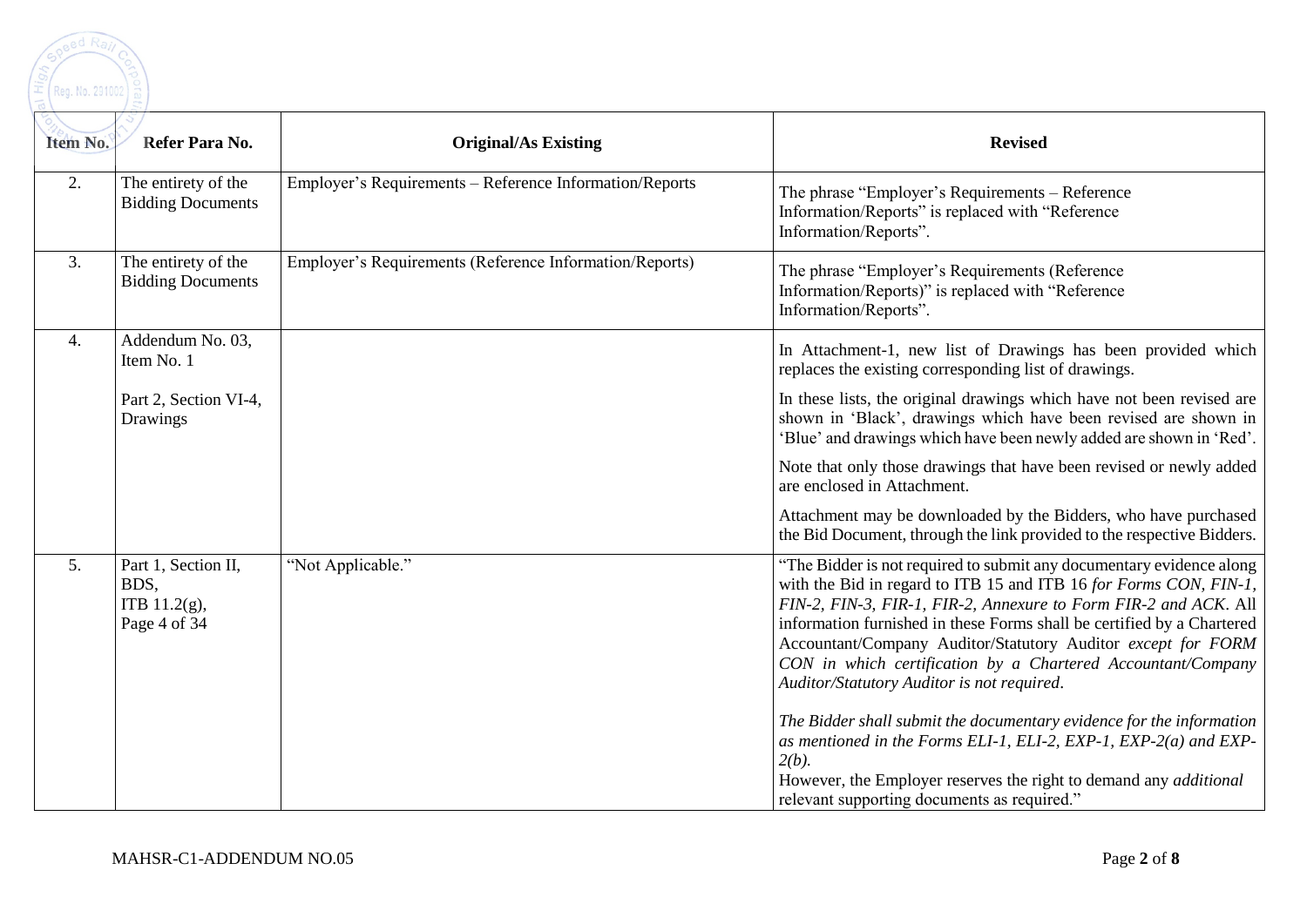

| Item No. | Refer Para No.                                                                                                                                       | <b>Original/As Existing</b>                                                                                                                                                                                                                                                                                                                                                                                                                                                                                                                                                            | <b>Revised</b>                                                                                                                                                                                                                                                                                                                                                                                                                                                                                                                                                              |  |
|----------|------------------------------------------------------------------------------------------------------------------------------------------------------|----------------------------------------------------------------------------------------------------------------------------------------------------------------------------------------------------------------------------------------------------------------------------------------------------------------------------------------------------------------------------------------------------------------------------------------------------------------------------------------------------------------------------------------------------------------------------------------|-----------------------------------------------------------------------------------------------------------------------------------------------------------------------------------------------------------------------------------------------------------------------------------------------------------------------------------------------------------------------------------------------------------------------------------------------------------------------------------------------------------------------------------------------------------------------------|--|
| 6.       | Part 1, Section II,<br>BDS, ITB 11.2(m)<br>(New),<br>Page 5 of 34                                                                                    | Add new Para 11.2 (m) at the end of 11.2 (l) as follows:<br>"The Bidder is not required to submit any documentary evidence along<br>with the Bidding Documents in regard to ITB 15 and ITB 16. All<br>information furnished in the respective Forms as mentioned in "Clause<br>4.0 Bidders' Qualification Section-IV" shall be certified by a<br>Chartered Accountant/Company Auditor/Statutory Auditor. However,<br>the Employer reserves the right to demand any relevant supporting<br>documents as required."                                                                      | <deleted></deleted>                                                                                                                                                                                                                                                                                                                                                                                                                                                                                                                                                         |  |
| 7.       | Part 1, Section III,<br>4.2.4 of Stage 4:<br>Technical Evaluation,<br>Notes, page no.30 of<br>34                                                     | Note: * Years of experience in similar works means construction of<br>metro underground stations.                                                                                                                                                                                                                                                                                                                                                                                                                                                                                      | Note:<br>* Years of experience in similar works means construction<br>i.<br>of metro underground stations.<br>ii.<br>The Contractor shall ensure that during the execution of<br>the Works the Key Personnel deployed shall continue to<br>meet the experience criteria as mentioned above.                                                                                                                                                                                                                                                                                 |  |
| 8.       | Part 1, Section IV,<br>Bidding Forms,<br>FORM ELI-1, ELI-2,<br>CON, EXP-1, EXP-<br>$2(a)$ , EXP- $2(b)$ , Page<br>54-63 of 101, Page<br>76-89 of 101 |                                                                                                                                                                                                                                                                                                                                                                                                                                                                                                                                                                                        | Refer Attachment-2 of this addendum for revised Bidding forms ELI-<br>1, ELI-2, CON, EXP-1, EXP-2(a) and EXP-2(b).                                                                                                                                                                                                                                                                                                                                                                                                                                                          |  |
| 9.       | Part 2, Section VI-1,<br>Division 01000, Sub-<br>Division 01010.<br>Clause 7, Page 3 of 10                                                           | The technical data and the Site data referred in Clause 4.10 of the<br>General Conditions of Contract and provided in the Employer's<br>Requirements (such as geotechnical details) has been made available<br>to the Contractor for his information and are indicative only. The<br>interpretation of the data shall be the responsibility of the Contractor.<br>The Contractor shall undertake the detailed topographic survey, sub-<br>surface and other site investigations for his scope of design under the<br>Contractor's design as per Section VI-1 - General Specifications, | The technical data and the Site data referred in Clause 4.10 of the<br>General Conditions of Contract and provided in the Reference<br>Information/Reports (such as geotechnical details) has been made<br>available to the Contractor for his information and are indicative only.<br>The interpretation of the data shall be the responsibility of the<br>Contractor. The Contractor shall undertake the detailed topographic<br>survey, sub-surface and other site investigations for his scope of design<br>under the Contractor's design as per Section VI-1 - General |  |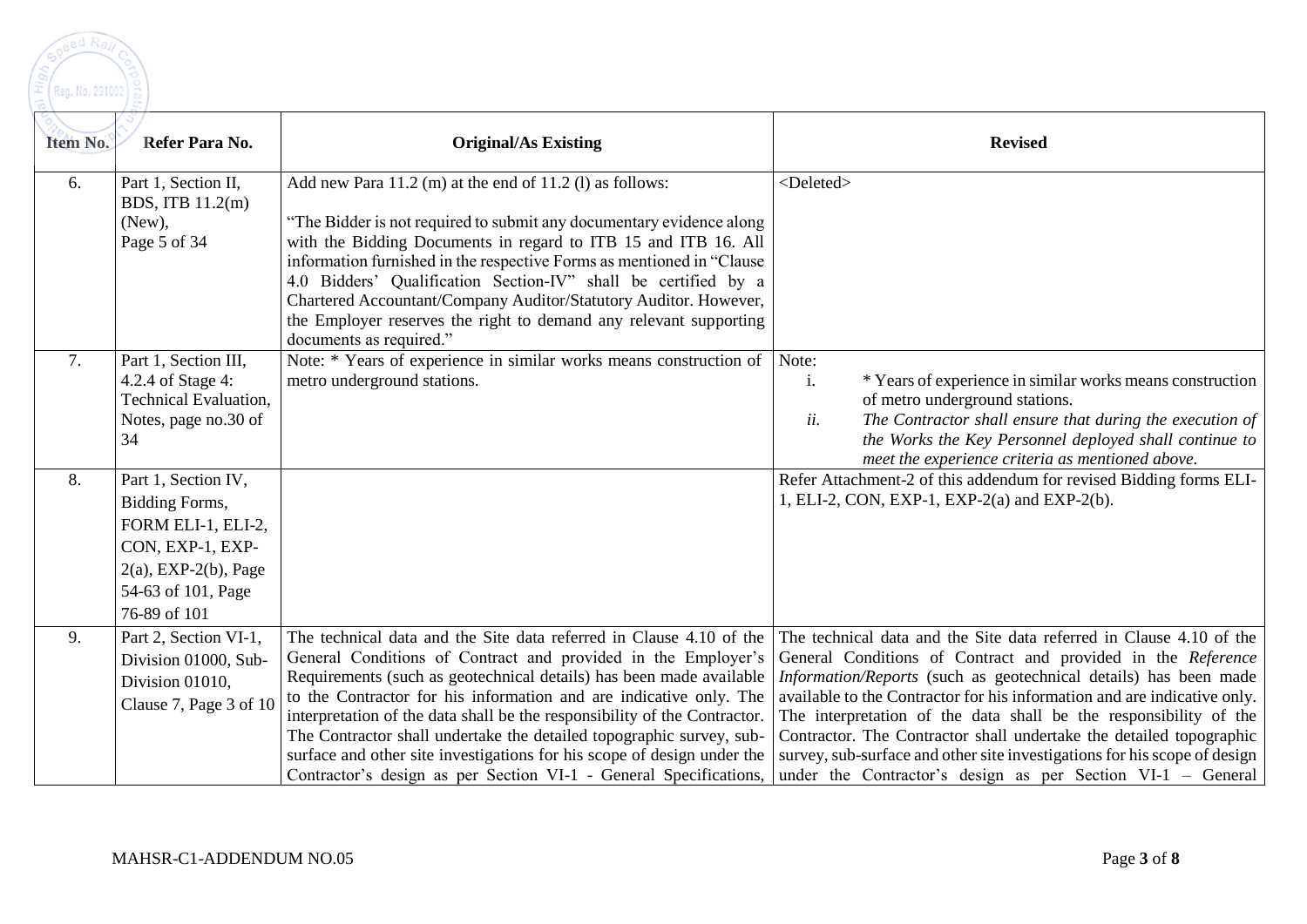

| Item No. | Refer Para No.                                                                                                                                           | <b>Original/As Existing</b>                                                                                                                                                                                                          | <b>Revised</b>                                                                                                                                                                                                                                                                                                                                                                                                                                                                          |  |
|----------|----------------------------------------------------------------------------------------------------------------------------------------------------------|--------------------------------------------------------------------------------------------------------------------------------------------------------------------------------------------------------------------------------------|-----------------------------------------------------------------------------------------------------------------------------------------------------------------------------------------------------------------------------------------------------------------------------------------------------------------------------------------------------------------------------------------------------------------------------------------------------------------------------------------|--|
|          |                                                                                                                                                          | Design<br>Division<br>05000<br>Management,<br>of the<br>Requirements.                                                                                                                                                                | Employer's Specifications, Division<br>05000<br>Design Management, of the<br>Employer's Requirements.                                                                                                                                                                                                                                                                                                                                                                                   |  |
| 10.      | Addendum No. 02,<br>Item No. 9<br>Part 2, Section VI-1,<br>Division 01000, Sub-<br>Division 01020,<br>Clause 1, Sub-Cause<br>A, Item b), Page 5 of<br>10 | ix. Cable Ducts*<br>Note*: There are three types of Cable Ducts i.e. for power supply,<br>Signal and Telecommunication (hereinafter called Communication)<br>and LCX (for train radio). Cables shall be installed by E-1 contractor. | ix. Cable Ducts*<br>Note*: There are three types of Cable Ducts i.e. for power supply,<br>Signal and Telecommunication (hereinafter called Communication)<br>and LCX (for train radio). The extent of supply and installation of<br>cables to be done by C-1 Contractor shall be as per the Employer's<br>Requirements.                                                                                                                                                                 |  |
| 11.      | Part 2, Section VI-1,<br>Division 01000, Sub-<br>Division 01020,<br>Clause 1, Sub-Clause<br>A, Item f), Page 5 of<br>10                                  | Backfilling between external wall face and up to excavated face with<br>minimum M-20 grade concrete beyond Ch: 0km762.669m as per<br>Appendix 2 of this Division.                                                                    | Backfilling between external wall face and excavated face with<br>minimum M-20 grade concrete beyond Ch: 0km762.669m and with<br>compacted soil in the remaining part of Shaft-1 as per Appendix $2$<br>(applicable for Shaft-1 only) of this Division. Backfilling in the<br>remaining part (i.e. the UG station, Cut & Cover Tunnel) between<br>external face of north, south & west walls and excavated face, as per<br>Appendix-3 (Attachment-3 of this Addendum) of this Division. |  |
| 12.      | Part 2, Section VI-1,<br>Division 03000, Sub-<br>Division 03010.<br>Clause 1, Page 5 of 30                                                               | "HSR Benchmarks" means the benchmarks provided by the Employer,<br>used to locate, confirm the Right of Way (ROW) & its co-ordinates<br>including levels.                                                                            | "Benchmarks" means the benchmarks provided by the Employer used<br>to locate and confirm the Right of Way (ROW) and its co-ordinates<br>including levels.                                                                                                                                                                                                                                                                                                                               |  |
| 13.      | Addendum No. 02,<br>Item No. 12,<br>Attachment No. 01<br>Part 2, Section VI-1,<br>Division 04000,<br>Appendix 04000-1,<br>Chapter III, 4.                | Final connection to the Energizing Indicator shall be done by E-1                                                                                                                                                                    | Final connection to the OHE Disconnector shall be done by E-1                                                                                                                                                                                                                                                                                                                                                                                                                           |  |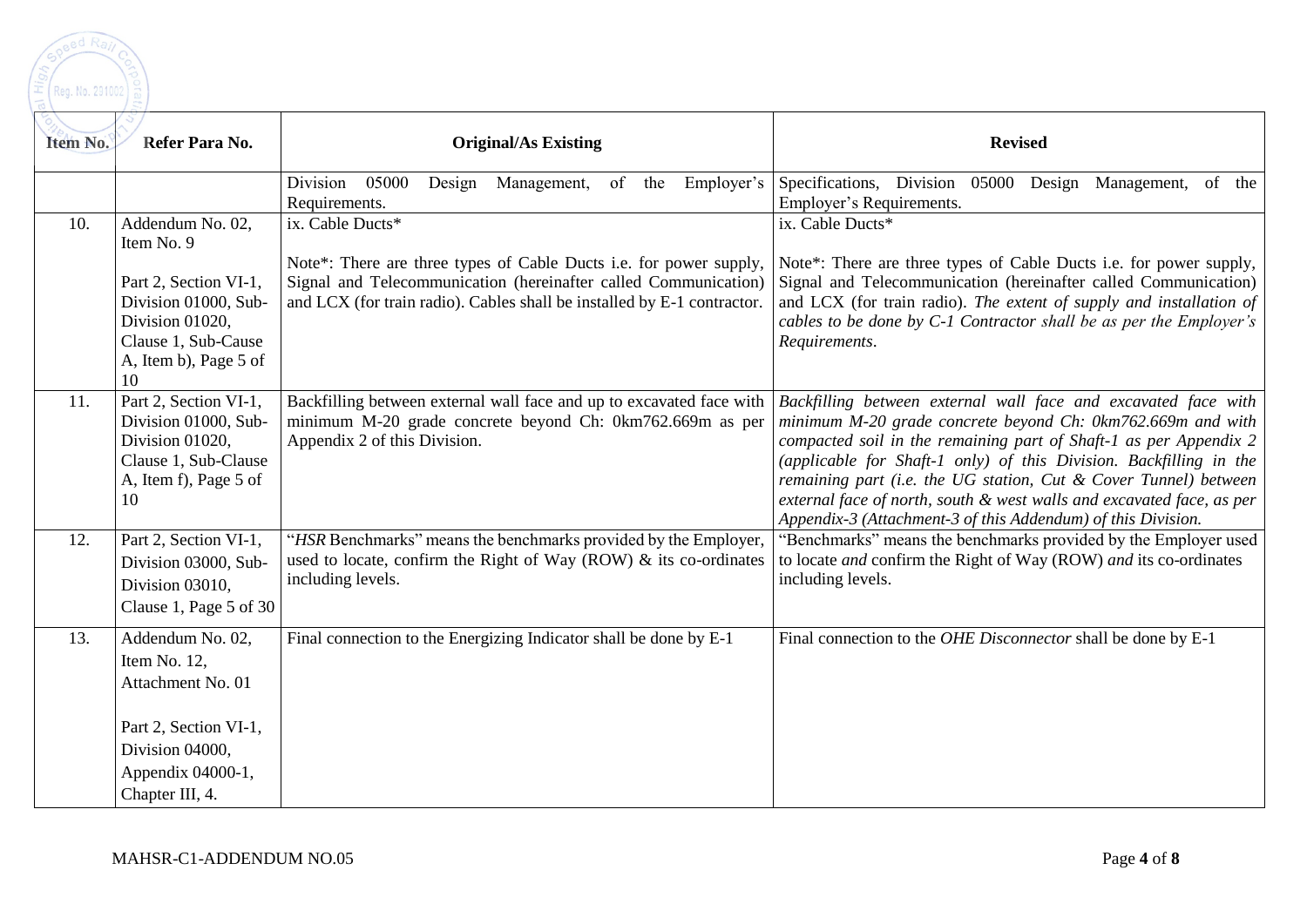ed Ra

| Item No. | Refer Para No.                                                                                                                                             | <b>Original/As Existing</b>                                                                                                  | <b>Revised</b>                                                                          |  |
|----------|------------------------------------------------------------------------------------------------------------------------------------------------------------|------------------------------------------------------------------------------------------------------------------------------|-----------------------------------------------------------------------------------------|--|
|          | Between C-1 and E-1,<br>Item 23, Column 4,<br>Page 18 of 20                                                                                                |                                                                                                                              |                                                                                         |  |
| 14.      | Part 2, Section VI-1,<br>Division 06000, Sub-<br>Division 06020, Sub-<br>Clause 6.3, Page 13 of<br>40                                                      | The proposed Rail Track Formation Level shall also be marked on<br>stakes to indicate embankment height or excavation depth. | The proposed Rail Level shall also be marked on stakes to indicate<br>excavation depth. |  |
| 15.      | Part 2, Section VI-1,<br>Division 06000, Sub-<br>Division 06020, Sub-<br>Clause 5.3, Item $6$ ),<br>Page 12 of 40, and<br>Sub-Clause 7.1, Page<br>13 of 40 | <b>Railtrack Formation</b>                                                                                                   | Rail Level                                                                              |  |
| 16.      | Part 2, Section VI-2,<br>Division 02000,<br>Heading above "Table<br>of Contents", Page 1<br>of 30                                                          | Division 01000: Civil Works<br><b>Table of Contents</b>                                                                      | <b>Division 02000: Civil Works</b><br><b>Table of Contents</b>                          |  |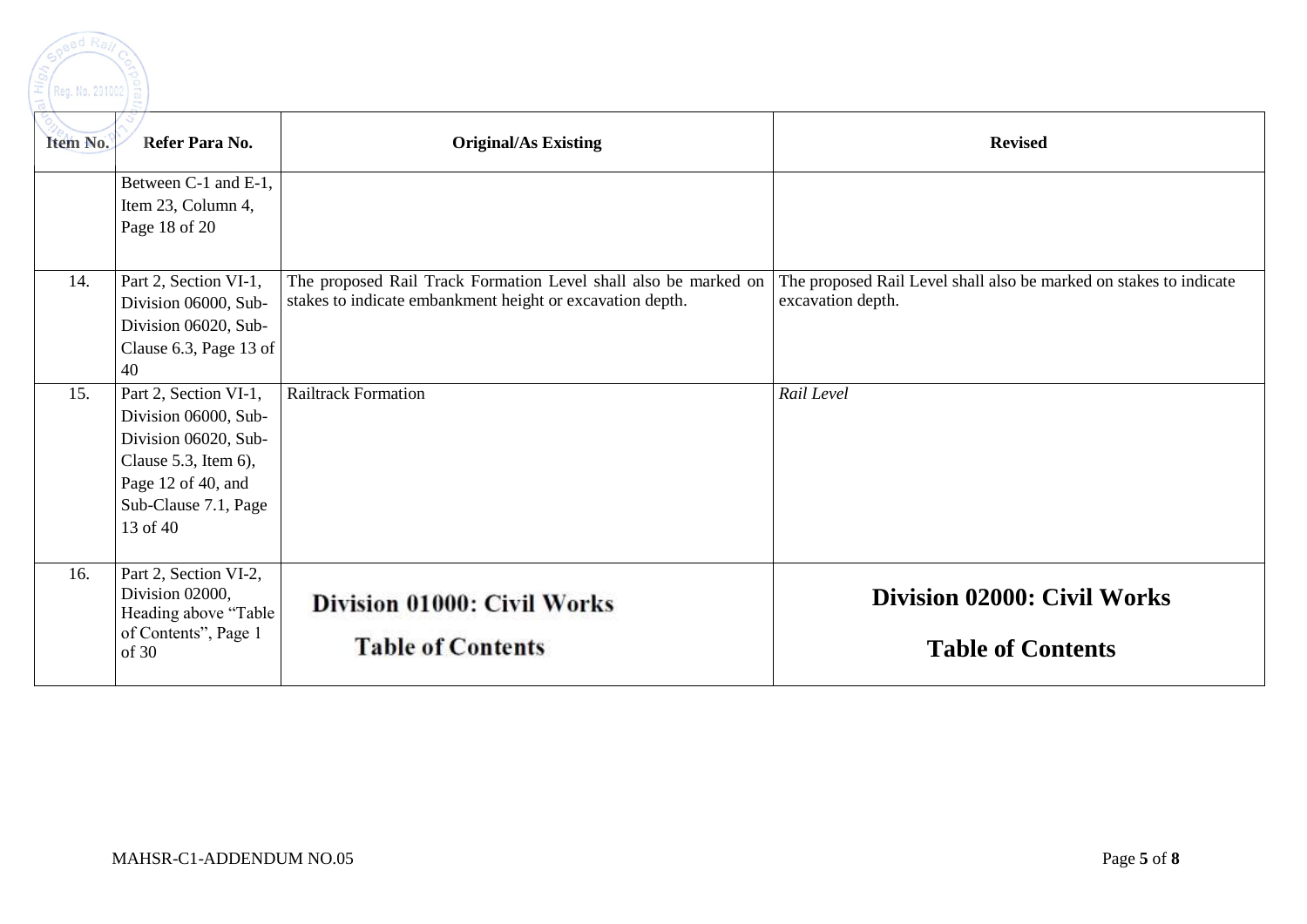

| Item No. | Refer Para No.                                                                              | <b>Original/As Existing</b>                                                                                                                                                                                                                                                                                                                                                                                                                                                       | <b>Revised</b>                                                                                                                                                                                                                                                                                                                                                                                                                                                                                                                                                                                                                    |
|----------|---------------------------------------------------------------------------------------------|-----------------------------------------------------------------------------------------------------------------------------------------------------------------------------------------------------------------------------------------------------------------------------------------------------------------------------------------------------------------------------------------------------------------------------------------------------------------------------------|-----------------------------------------------------------------------------------------------------------------------------------------------------------------------------------------------------------------------------------------------------------------------------------------------------------------------------------------------------------------------------------------------------------------------------------------------------------------------------------------------------------------------------------------------------------------------------------------------------------------------------------|
| 17.      | Part 2, Section VI-2,<br>Division 02000, Sub-<br>Clause 4.3.6, Page 27<br>of 30             | a) The quality and grade of the concrete, treatment of construction<br>joints, areas of slab cast and external waterproofing measures shall be<br>such that the requirement of waterproofing can be achieved and<br>maintained. Waterproofing measures shall be provided to all faces in<br>contact with soil so that the permanent underground structure is<br>completely watertight.<br>b) The Contractor shall refer to Drawings and TS 02000 for<br>waterproofing properties. | a) The quality and grade of the concrete, treatment of construction<br>joints, areas of slab cast and external waterproofing measures shall be<br>such that the requirement of waterproofing can be achieved and<br>maintained.<br>b) The Contractor shall refer to TS 02000 and Drawings for<br>waterproofing requirements.                                                                                                                                                                                                                                                                                                      |
| 18.      | Part 2, Section VI-3,<br>Division 02000, Sub-<br>Clause 2.5.1, Page 13<br>of 72             | 2.5.1 General<br>Prior to commencement of backfilling, the Contractor shall<br>a)<br>submit, his proposals for carrying out the work such that the optimum<br>use may be made of excavated material, in writing to obtain approval<br>from the Engineer. The proposals shall include details of the<br>compaction plant and methods for adjusting the moisture content of<br>the material.                                                                                        | 2.5.1 General<br>Backfilling is to be done with M-20 concrete/M-20 plum concrete/<br>excavated material/sand etc. as specified in the Employer's<br>Requirements. The specifications for backfill with excavated<br>material/sand shall be as below:<br>a)<br>Prior to commencement of backfilling, the Contractor shall<br>submit, his proposals for carrying out the work such that the optimum<br>use may be made of excavated material, in writing to obtain approval<br>from the Engineer. The proposals shall include details of the<br>compaction plant and methods for adjusting the moisture content of<br>the material. |
| 19.      | Part 2, Section VI-3,<br>Division 02000, Sub-<br>Clause 4.8.3, Table 3,<br>Page 28&29 of 72 | Table 3: Minimum Grade of Concrete<br>Plain<br>Reinforced<br>Concrete<br>Concrete<br>$M-35*$<br>All sections<br>$M-25*$<br>*Unless otherwise specified                                                                                                                                                                                                                                                                                                                            | Table 3: Minimum Grade of Concrete<br><b>PCC</b><br><b>PCC</b><br>Reinforced<br>levelling<br>(Structural)<br>Concrete<br>course<br>$M-20*$<br>$M-30*$<br>$M-35*$<br>All sections<br>*Unless otherwise specified                                                                                                                                                                                                                                                                                                                                                                                                                   |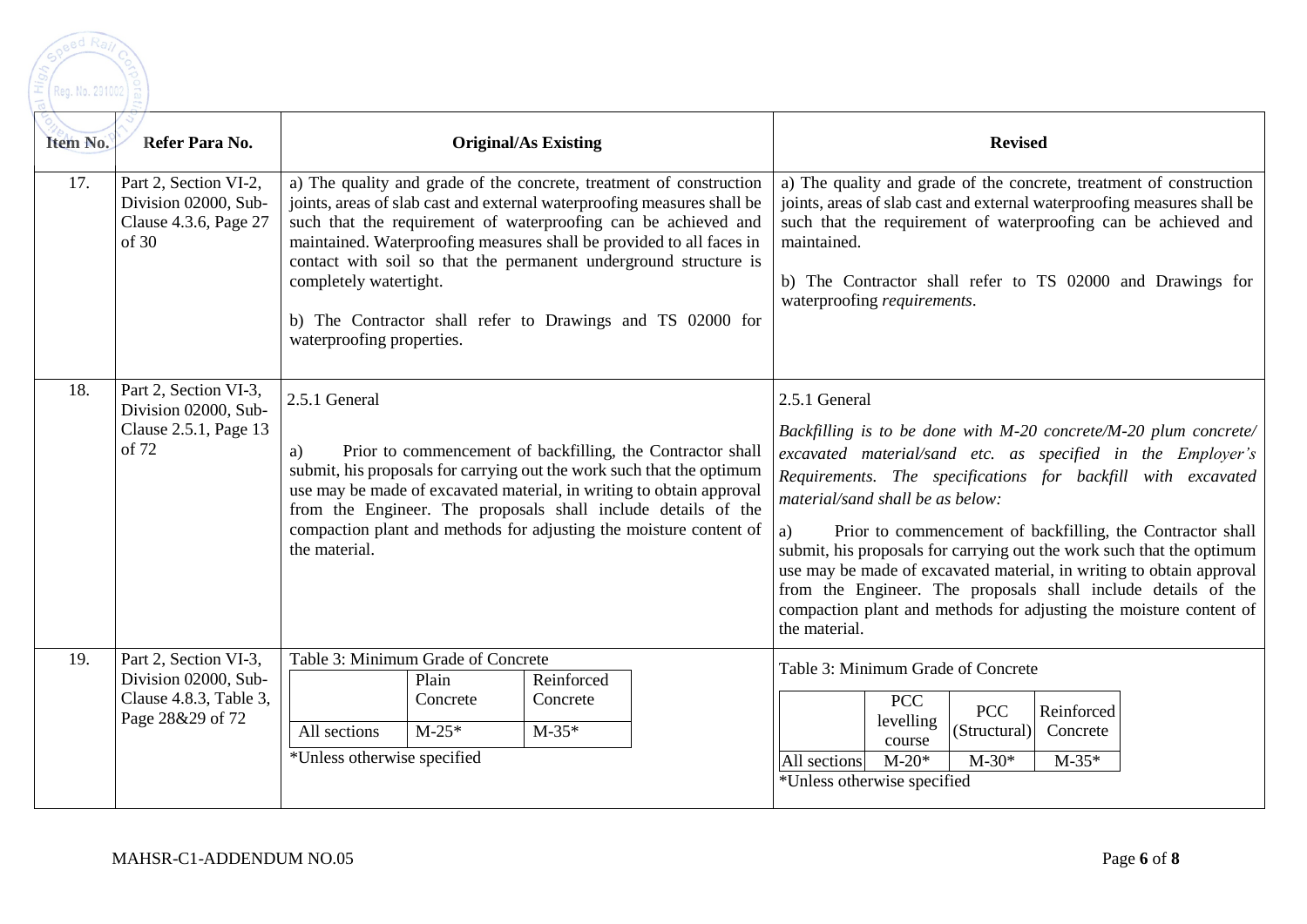

| Item No. | Refer Para No.                                                                            | <b>Original/As Existing</b>                                                                                                                                                                                                                                                                                                                                                                                                                                                                                                                                                                                                |                                                                                                                                                                                                                       | <b>Revised</b>                                                                                                                                                                                                                                                                                                                                                                                                                                                                                                                                                                                                             |
|----------|-------------------------------------------------------------------------------------------|----------------------------------------------------------------------------------------------------------------------------------------------------------------------------------------------------------------------------------------------------------------------------------------------------------------------------------------------------------------------------------------------------------------------------------------------------------------------------------------------------------------------------------------------------------------------------------------------------------------------------|-----------------------------------------------------------------------------------------------------------------------------------------------------------------------------------------------------------------------|----------------------------------------------------------------------------------------------------------------------------------------------------------------------------------------------------------------------------------------------------------------------------------------------------------------------------------------------------------------------------------------------------------------------------------------------------------------------------------------------------------------------------------------------------------------------------------------------------------------------------|
| 20.      | Part 2, Section VI-3,<br>Division 02000,<br>Clause 6, Page 40 to<br>46 of 72              |                                                                                                                                                                                                                                                                                                                                                                                                                                                                                                                                                                                                                            |                                                                                                                                                                                                                       | <the 6="" attachment-4="" been="" clause="" entire="" has="" of="" replaced="" this<br="" with="">Addendum&gt;</the>                                                                                                                                                                                                                                                                                                                                                                                                                                                                                                       |
| 21.      | Part 2, Section VI-3,<br>Division 02000, Sub-<br>Clause 7.7, Page 49 to<br>57 of 72       |                                                                                                                                                                                                                                                                                                                                                                                                                                                                                                                                                                                                                            |                                                                                                                                                                                                                       | <the 7.7="" attachment-5="" been="" entire="" has="" of<br="" replaced="" sub-clause="" with="">this Addendum&gt;</the>                                                                                                                                                                                                                                                                                                                                                                                                                                                                                                    |
| 22.      | Part 3, Section VIII,<br>Part A - Contract<br>Data, Sub-Clause<br>$8.1(c)$ , Page 6 of 67 | Commencement<br>8.1(c)<br>of Works                                                                                                                                                                                                                                                                                                                                                                                                                                                                                                                                                                                         | $\overline{1}$ . No effective access to and<br>possession of the Site on the<br>Commencement Date.<br>2. Effective access to and<br>possession of the Site shall be<br>as per Sub-Clause 2.1 of the<br>Contract Data. | No effective access to and<br>Commencement<br>8.1(c)<br>of Works<br>possession of the Site on the<br><b>Commencement Date.</b>                                                                                                                                                                                                                                                                                                                                                                                                                                                                                             |
| 23.      | Addendum No. 04,<br>Item 1<br>IFB, S. No. 5, 7, 8,<br>Page 2 of 3                         | S. No. 5)<br>The Bidding Documents shall be available for sale at NHSRCL's<br>office as mentioned in Para. (4) above during 10:00 hrs to 17:00 hrs<br>on all the working days from 26.11.2019 to 31.07.2020, alternatively,<br>Bidding Documents are also available for downloading through the<br>link after payment as mentioned in para above.<br>S. No. 7)<br>Bids must be delivered to General Manager (Contract) at the address<br>as given in BDS ITB 24.1 on or before 15:00 hrs on 03.08.2020 and<br>must be accompanied by a Bid Security of INR 220 Million (Indian<br>Rupees Two Hundred Twenty Million only). |                                                                                                                                                                                                                       | S. No. 5)<br>The Bidding Documents shall be available for sale at NHSRCL's<br>office as mentioned in Para. (4) above during 10:00 hrs to 17:00 hrs<br>on all the working days from 26.11.2019 to 28.08.2020, alternatively,<br>Bidding Documents are also available for downloading through the<br>link after payment as mentioned in para above.<br>S. No. 7)<br>Bids must be delivered to General Manager (Contract) at the address<br>as given in BDS ITB 24.1 on or before 15:00 hrs on 31.08.2020 and<br>must be accompanied by a Bid Security of INR 220 Million (Indian<br>Rupees Two Hundred Twenty Million only). |